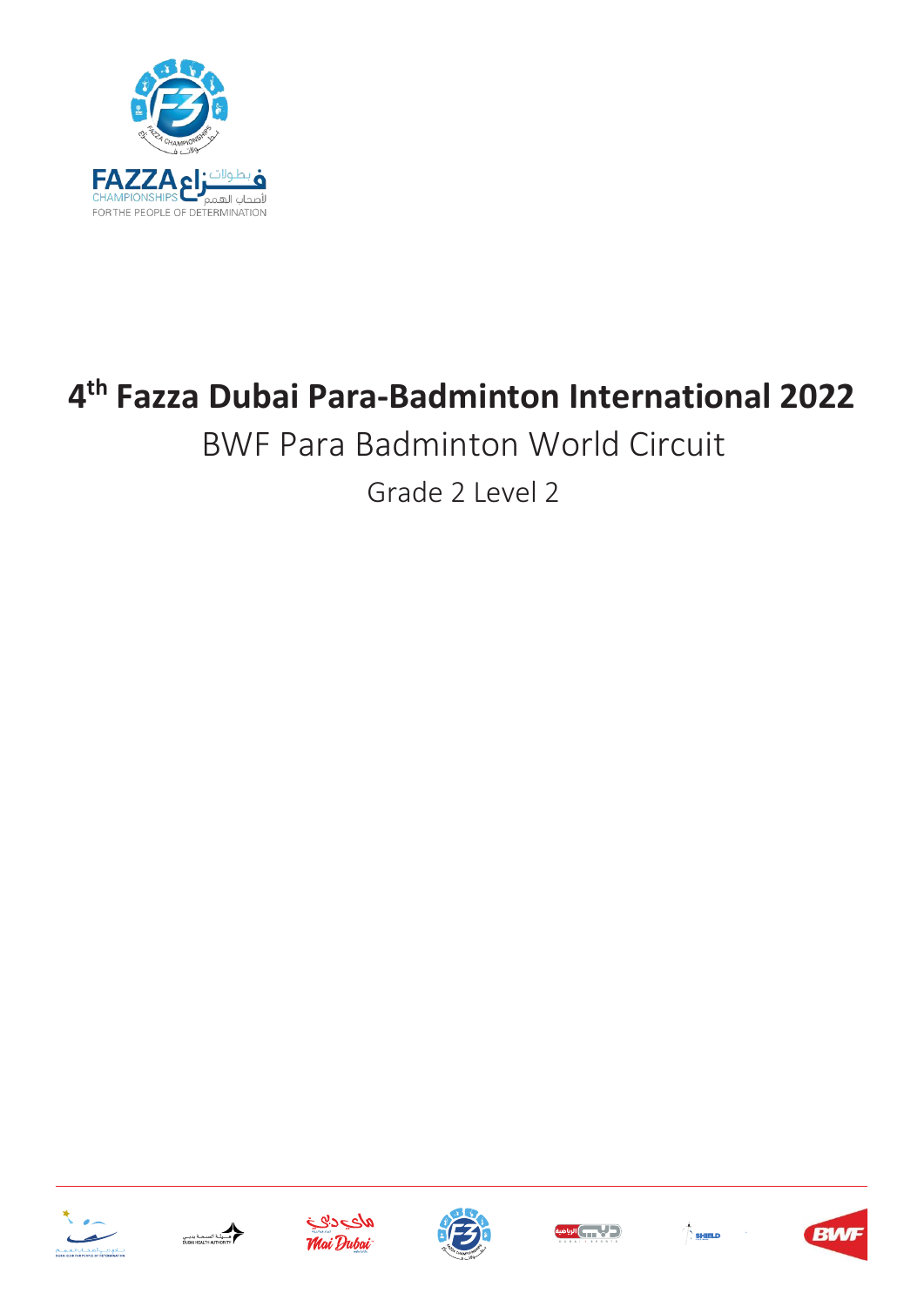

**Invitation to**

## **4 th Fazza Dubai Para-Badminton International 2022**

BWF Para Badminton World Circuit 23rd to 29th of May 2022

Dear National Paralympic Committees, Dear National Federations,

The 4 th Fazza Dubai Para – Badminton edition unleash the return of world class sporting activity for the year 2022 to be a renewed from Dubai, United Arab Emirates, for world athletes to achieve their goals.

The challenge is one of the characteristics of the people of the Emirates, and people of determination are an important and complementary part of this framework, and by this they prove to the world that the impossible does not exist here, so no pandemic, problem or barrier can stand in front of our determination to achieve the desired future.

To all world champions, we say welcome to the homeland of challenge and in the source of happiness and in the space of the impossible. Welcome again and again to Dubai arenas and halls of the Dubai Club for People of Determination with new hope and renewed energy.

The UAE salutes you, and Dubai welcomes you, and the Dubai Club for People of Determination opens its stadiums for your concerns, which have no limits. Welcome to creativity ... to convergence ... to love.



 **Thani Juma Berregad LOC - President Dubai Club for the People of Determination**











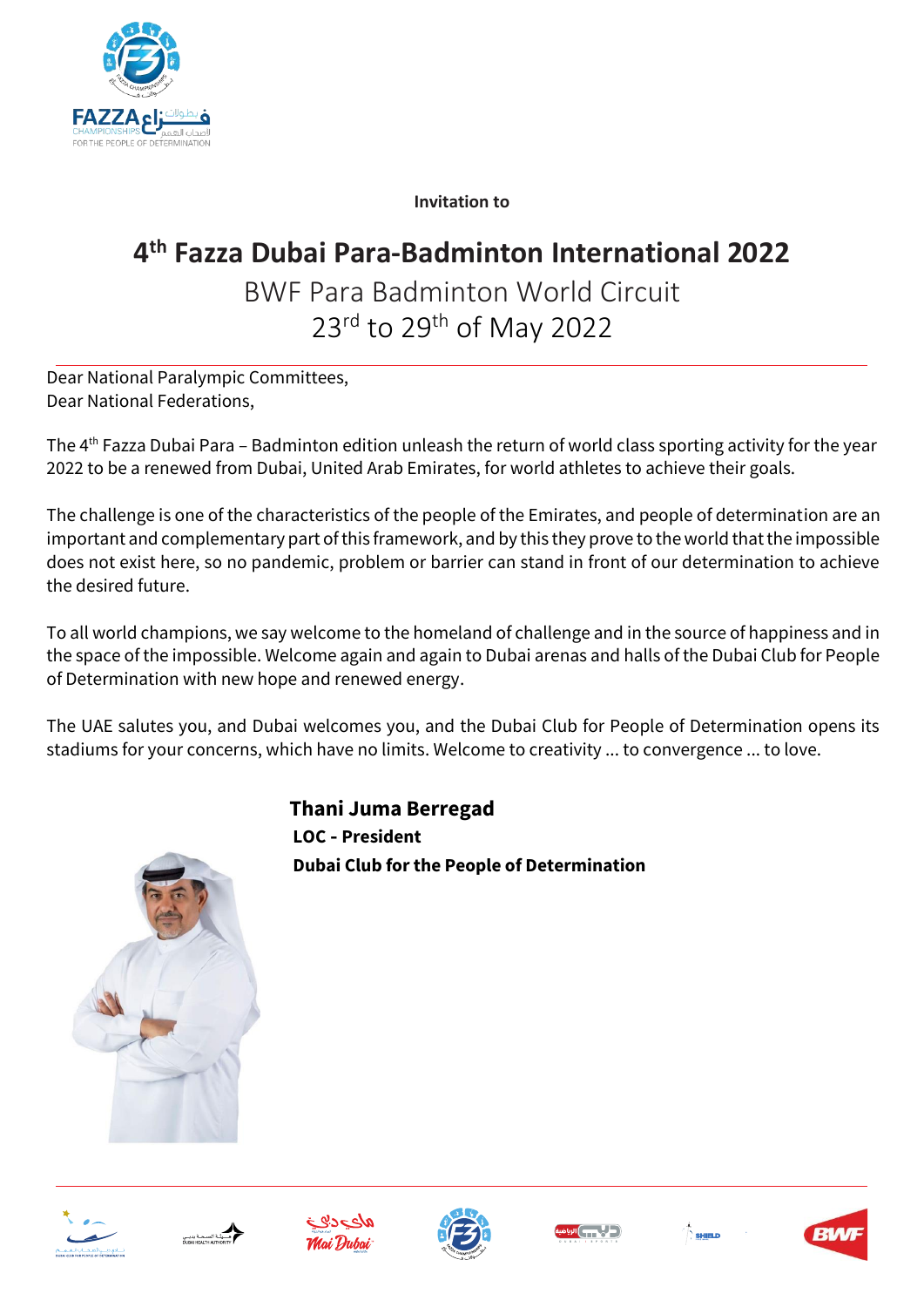

The 4 th Fazza Dubai Para – Badminton, for People of Determination coming 2022 carries a lot of innovation and renewal, and we know very well that there is a challenge in organizing these Championships in this exceptional year, in which the world is witnessing the pandemic of the Coronavirus disease (Covid-19).

Our country only accepts to move forward, and because our wise leadership instilled innovation and challenge in us, we quote from them their inspiring words that motivate us to develop and innovate. The directives of the sponsor of these championships, His Highness Sheikh / Hamdan bin Mohammed bin Rashid Al Maktoum, Crown Prince of Dubai and Chairman of the Dubai Executive Council, were clear to all of us since the first version of the need for development and innovation, as it was to support His Highness Sheikh Mansour bin Mohammed bin Rashid Al Maktoum, Chairman of the Dubai Sports Council The positive impact on continuing to organize championships, despite the challenges. The 4 th Fazza Dubai Para – Badminton for People of Determination will be an icon of global Paralympic sports and to reach the world through the Dubai Gate. In Dubai, different civilizations meet to blend into one harmonious fabric that reflects the extent of harmony and rapprochement between peoples. Welcome all to your second country and among your brothers...

 **Majid Al- Usaimi LOC – Manager Dubai Club for the People of Determination**















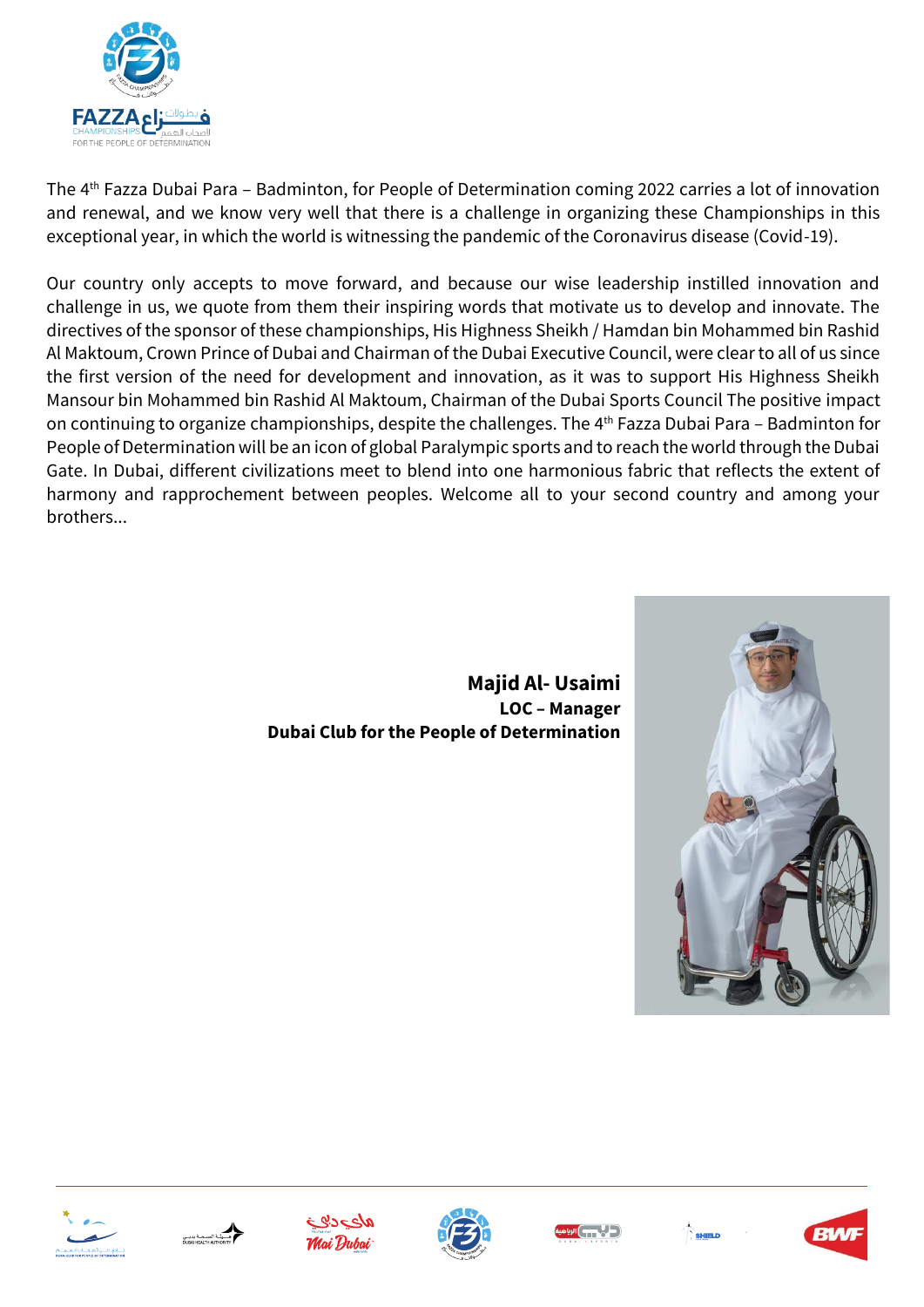

## **1. General Details**

| Organiser                                                        | LOC of Fazza International Championships for People of Determination                                                                                                                                                 |
|------------------------------------------------------------------|----------------------------------------------------------------------------------------------------------------------------------------------------------------------------------------------------------------------|
|                                                                  | Kresh Jagarnath                                                                                                                                                                                                      |
|                                                                  | Behind Stadium Metro Station<br>Al Qusais, Dubai, UAE                                                                                                                                                                |
|                                                                  | T: +97142988205<br>E: kjagarnath@dcd.org.ae                                                                                                                                                                          |
| <b>Sanction</b>                                                  | <b>Badminton World Federation</b>                                                                                                                                                                                    |
| <b>Competition Dates</b>                                         | Monday 23rd to Sunday 29th of May 2022                                                                                                                                                                               |
| Competition<br><b>Venue</b>                                      | Shabab Al Ahli Dubai club A<br>Al Nahda Street, PO Box: 1551<br>Near Al Mulla Plaza<br>Al Qusais, Dubai<br>Link: https://g.page/shabab-al-ahli-club-307?share                                                        |
| <b>Media Links</b>                                               | <b>D</b> @Dcduae<br>Dubai Club for People of Determination<br>$\blacktriangleright$<br>@Dcduae<br>[O]<br>@DCDuae                                                                                                     |
| <b>Referee &amp;</b><br><b>Technical</b><br><b>Delegate Team</b> | <b>Referee:</b><br>Carmen Martinez (DEN) - cmvillanueva@hotmail.es<br><b>Deputy Referees:</b><br>Girish Natu (IND) - girishnatu@gmail.com<br><b>Technical Delegate</b><br>Herbert Ott (UGA) - herbert.ott@ott-ase.de |
| <b>Chief Classifier</b>                                          | Nevin Guzel (TUR) - classification@bwf.sport                                                                                                                                                                         |
| <b>Useful Contacts</b>                                           | Name, Finance & Accommodation<br>E: msaadeldin@dcd.org.ae<br>Name, Accreditation<br>E: fazza.accreditation@dcd.org.ae<br>Name, Visa and Transportation<br>E: aghobash@dcd.org.ae                                     |











 $\sum_{i=1}^{N}$  shiifild.

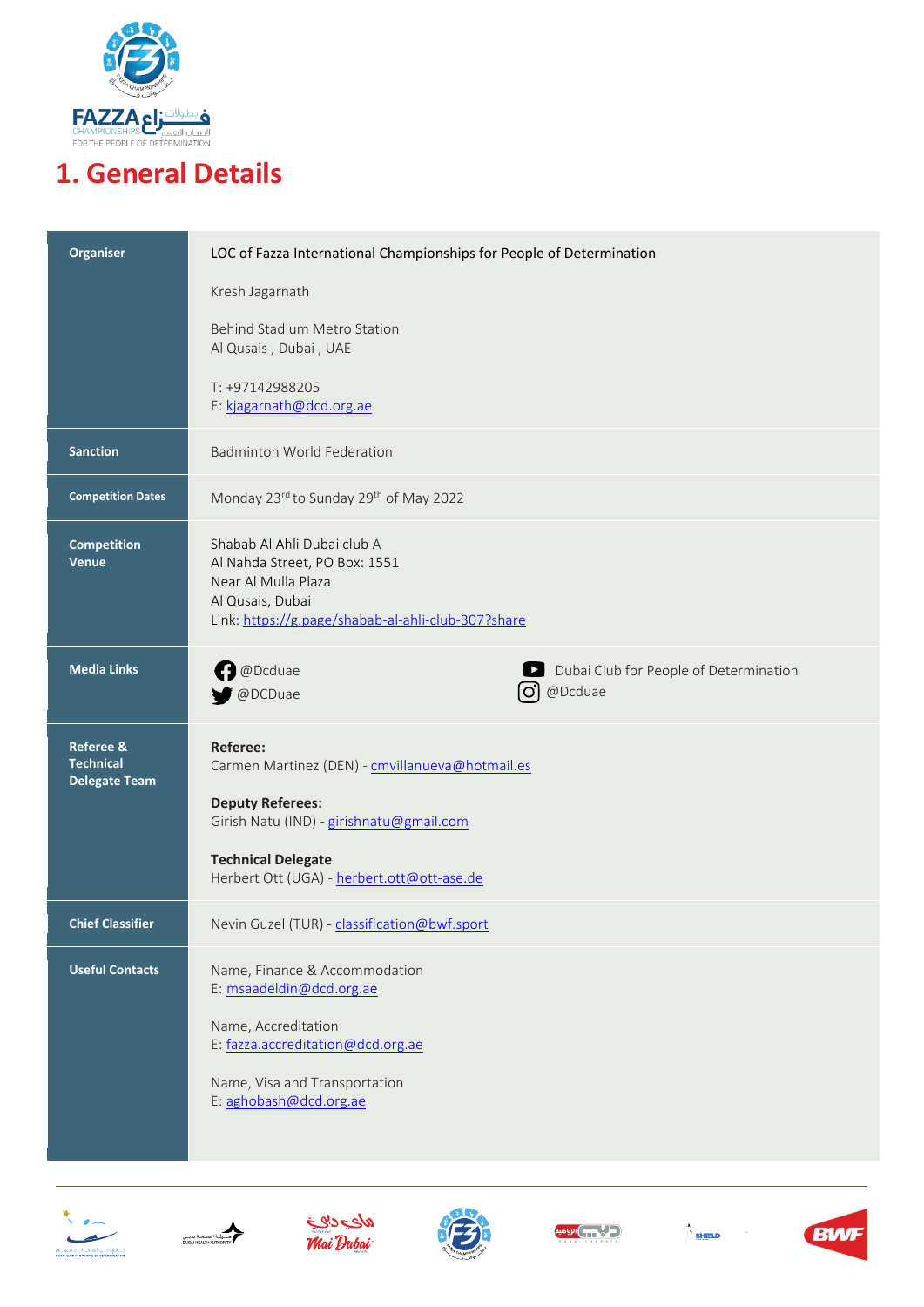

|                              | No.             | Roll                                       | <b>Name</b>                                                                                                                                                                                                                                                                                                                    | <b>Mobile Number</b> |
|------------------------------|-----------------|--------------------------------------------|--------------------------------------------------------------------------------------------------------------------------------------------------------------------------------------------------------------------------------------------------------------------------------------------------------------------------------|----------------------|
|                              | $\mathbf{1}$    | Airport coordinator                        | Ola Adnan                                                                                                                                                                                                                                                                                                                      | +971 507988484       |
|                              | $\overline{2}$  | Logistics & Hotel cC C                     | Ashraf Ghobash                                                                                                                                                                                                                                                                                                                 | +971 507746604       |
|                              | 3               | Transportation                             | <b>Essam Mohamed</b>                                                                                                                                                                                                                                                                                                           | +971 509262644       |
|                              |                 | injured party to its country of residence. |                                                                                                                                                                                                                                                                                                                                |                      |
| <b>Insurance</b><br>coverage |                 |                                            | Players and all members of the national delegation shall hold valid insurance for damages of any nature<br>caused to third parties. Such insurance shall cover bodily injury, including medical and hospitalization<br>expenses incurred in the host country, as well as all expenses and costs associated to repatriating the |                      |
| <b>Indemnity</b>             |                 |                                            | To the extent permitted by applicable law, all players and members of the national delegation shall                                                                                                                                                                                                                            |                      |
|                              | the Tournament. |                                            | release the BWF, the Tournament Organiser, and their respective officers, officials, employees, agents<br>and representatives, from any and all liability, damage, loss, cost or expense that such players and<br>members of the national delegation may incur as a result or in connection with their participation to        |                      |









![](_page_4_Picture_9.jpeg)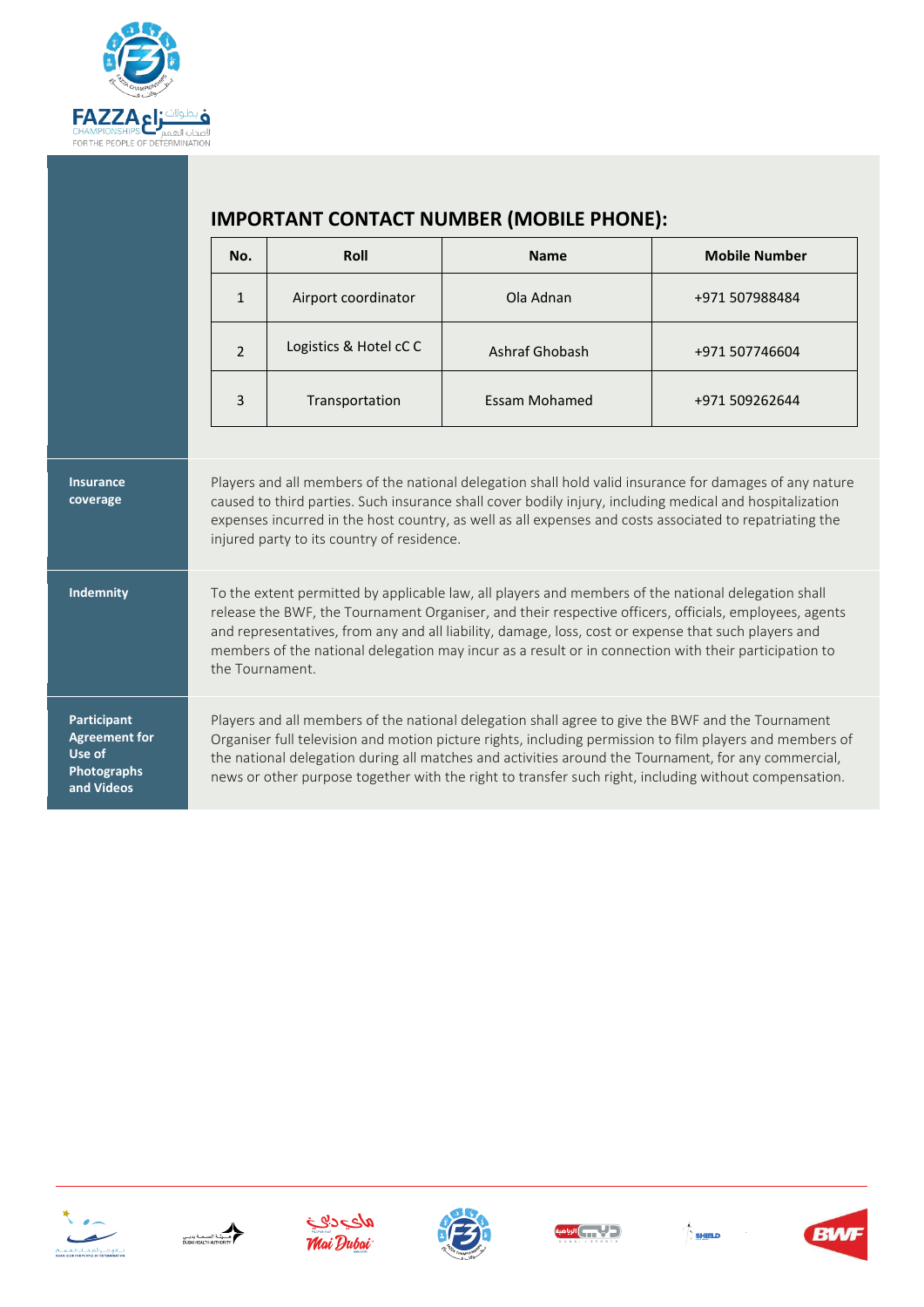![](_page_5_Picture_0.jpeg)

## **2. Entry Details**

| <b>Entry Fees</b>                             | Player: 100\$<br>Team Officials/Accompanying person: 50\$                                                                                                                                                                                                                                                                                                                                                                                                                                                                                                                                                                                             |                           |                                |                                                         |                                                            |                     |                                |
|-----------------------------------------------|-------------------------------------------------------------------------------------------------------------------------------------------------------------------------------------------------------------------------------------------------------------------------------------------------------------------------------------------------------------------------------------------------------------------------------------------------------------------------------------------------------------------------------------------------------------------------------------------------------------------------------------------------------|---------------------------|--------------------------------|---------------------------------------------------------|------------------------------------------------------------|---------------------|--------------------------------|
|                                               | Once entry fees are paid, it is non-refundable if the person does not attend the competition. Payment of<br>entry fee is required before an athlete or team officials/accompanying person can participate in the<br>tournament or use the services provided by the host.                                                                                                                                                                                                                                                                                                                                                                              |                           |                                |                                                         |                                                            |                     |                                |
|                                               | Teams/players make payment transfer of the entry fees by 1 May 2022. Please request for an invoice and<br>banking details from the organisers before making payment. Please contact msaadeldin@dcd.org.ae                                                                                                                                                                                                                                                                                                                                                                                                                                             |                           |                                |                                                         |                                                            |                     |                                |
| <b>Regulations</b><br>(Conditions<br>of Play) | This tournament will be run in accordance with, but not limited to, the Badminton World Federation (BWF)<br>Statutes, General Competition Regulations (GCR), Para Badminton General Competition Regulations<br>(PBGCR) and BWF Para Badminton World Circuit Regulations. In the event of any dispute, the decision of<br>the Tournament Referee will be final.<br>This tournament will strictly enforce the Clothing, Equipment, and Advertising Regulations as outlined in the<br>BWF PBGCR. This includes restrictions of certain colours for shirts, shorts, and skirts to avoid issues with<br>virtual advertising on TV courts, as per GCR 21.7. |                           |                                |                                                         |                                                            |                     |                                |
| <b>Scoring System</b>                         | Best of three games to 21 points, as per the Laws of Badminton (BWF Statute 4.1)                                                                                                                                                                                                                                                                                                                                                                                                                                                                                                                                                                      |                           |                                |                                                         |                                                            |                     |                                |
| <b>Key Dates</b>                              | <b>Entry Deadline</b><br>Tuesday 12th April 2022<br><b>World Ranking Date for M&amp;Q Report</b><br>N/A<br><b>Publication Date for M&amp;Q Report</b><br>N/A                                                                                                                                                                                                                                                                                                                                                                                                                                                                                          |                           |                                |                                                         |                                                            |                     |                                |
|                                               | N/A<br><b>World Ranking Date of Seeding Report</b><br><b>Publication Date for Seeding Report</b><br>N/A                                                                                                                                                                                                                                                                                                                                                                                                                                                                                                                                               |                           |                                |                                                         |                                                            |                     |                                |
|                                               | Last Date to Withdraw without Penalty<br>Tuesday 10th May 2022                                                                                                                                                                                                                                                                                                                                                                                                                                                                                                                                                                                        |                           |                                |                                                         |                                                            |                     |                                |
|                                               | <b>Draw Date</b>                                                                                                                                                                                                                                                                                                                                                                                                                                                                                                                                                                                                                                      |                           |                                | Monday 23rd May 2022                                    |                                                            |                     |                                |
|                                               |                                                                                                                                                                                                                                                                                                                                                                                                                                                                                                                                                                                                                                                       |                           |                                |                                                         |                                                            |                     |                                |
| <b>Draws</b>                                  | <b>Events</b>                                                                                                                                                                                                                                                                                                                                                                                                                                                                                                                                                                                                                                         | <b>Wheelchair classes</b> |                                | <b>Standing classes</b>                                 |                                                            |                     | <b>Short</b><br><b>Stature</b> |
|                                               |                                                                                                                                                                                                                                                                                                                                                                                                                                                                                                                                                                                                                                                       | <b>WH1</b>                | <b>WH 2</b>                    | <b>SL 3</b>                                             | <b>SL 4</b>                                                | <b>SU 5</b>         | SH <sub>6</sub>                |
|                                               | Men's Singles                                                                                                                                                                                                                                                                                                                                                                                                                                                                                                                                                                                                                                         | $\boxtimes$               | $\boxtimes$                    | $\boxtimes$                                             | $\boxtimes$                                                | $\boxtimes$         | $\boxtimes$                    |
|                                               | Women's Singles                                                                                                                                                                                                                                                                                                                                                                                                                                                                                                                                                                                                                                       | $\boxtimes$               | $\boxtimes$                    | $\boxtimes$                                             | $\boxtimes$                                                | $\boxtimes$         | $\boxtimes$                    |
|                                               | Men's Doubles                                                                                                                                                                                                                                                                                                                                                                                                                                                                                                                                                                                                                                         | $\rightarrow$ 0           | $\boxtimes$<br>$\rightarrow$ 0 | $\odot$                                                 | $\rightarrow$ ②<br>$\boxtimes$                             | $O$ $\boxtimes$ $O$ | $\boxtimes$                    |
|                                               | Women's Doubles                                                                                                                                                                                                                                                                                                                                                                                                                                                                                                                                                                                                                                       | $\rightarrow$ 0           | $\boxtimes$<br>$\rightarrow$ 0 | $\oplus$ $\leftarrow$<br>$\boxtimes$<br>$\rightarrow$ 4 |                                                            |                     | ⊠                              |
|                                               | Mixed Doubles                                                                                                                                                                                                                                                                                                                                                                                                                                                                                                                                                                                                                                         | $\rightarrow$ 0           | $\boxtimes$<br>$\rightarrow$ 0 |                                                         | $\oplus$ $\leftarrow$<br>$\rightarrow$ $\circledcirc$<br>⊠ |                     | ⊠                              |
|                                               |                                                                                                                                                                                                                                                                                                                                                                                                                                                                                                                                                                                                                                                       |                           |                                |                                                         |                                                            |                     |                                |

![](_page_5_Picture_3.jpeg)

![](_page_5_Picture_4.jpeg)

![](_page_5_Picture_5.jpeg)

![](_page_5_Picture_6.jpeg)

![](_page_5_Picture_7.jpeg)

![](_page_5_Picture_9.jpeg)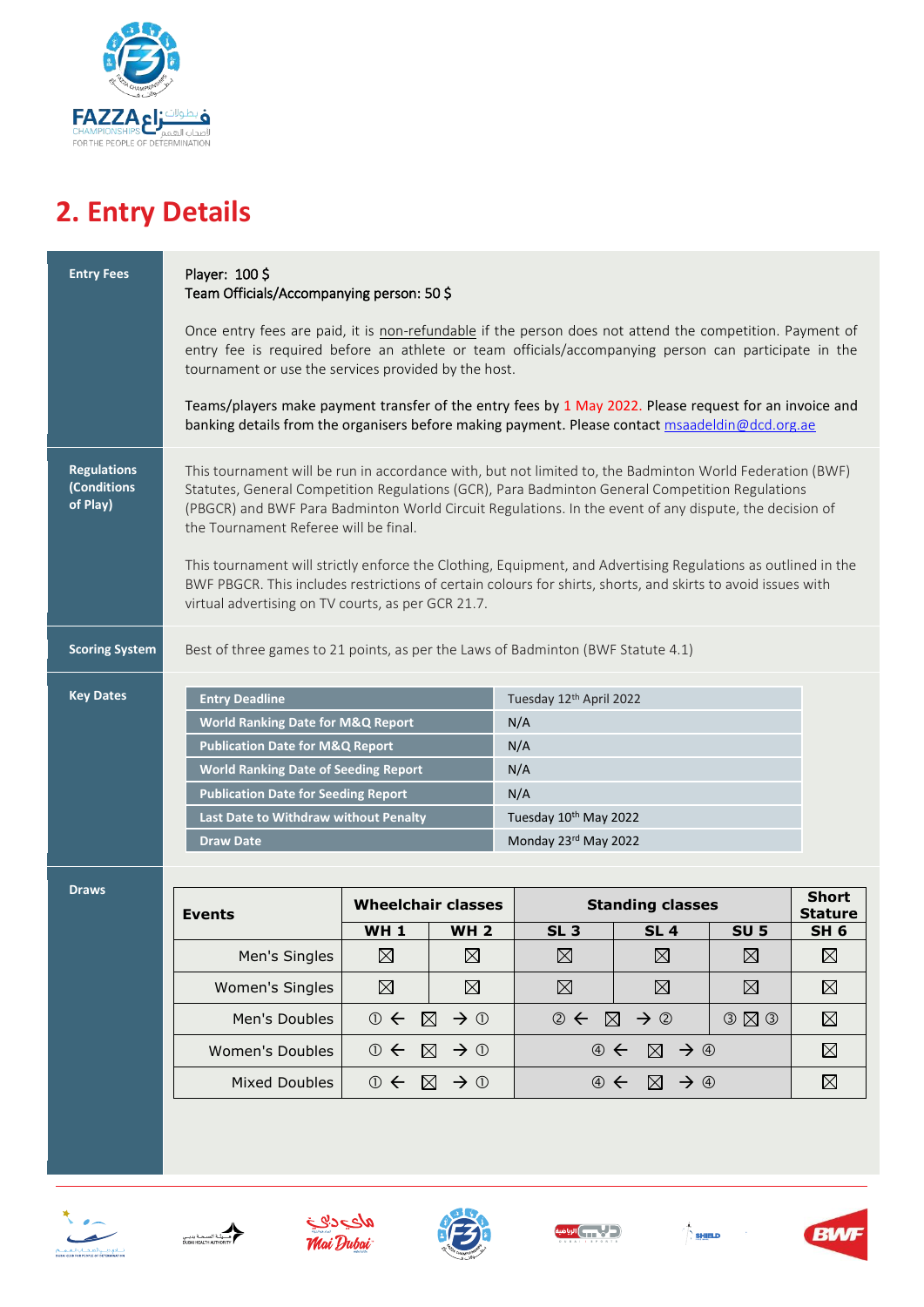![](_page_6_Picture_0.jpeg)

| The following rule will apply for doubles and mixed: |                                                |                        |                              |                                                                       |                                                 |
|------------------------------------------------------|------------------------------------------------|------------------------|------------------------------|-----------------------------------------------------------------------|-------------------------------------------------|
| <b>Sign</b>                                          | Event                                          | <b>Sport Class</b>     | <b>Points</b>                | <b>Combinations</b><br><b>Permitted</b>                               | <b>NOT Allowed</b>                              |
| (1)                                                  | Men's Double<br>Women's Double<br>Mixed Double | <b>WH 1 &amp; WH 2</b> | A <b>maximum</b> of 3 points | WH $1 + WH$ 2<br>$(WH 1 + WH 1)$                                      | $WH 2 + WH 2$                                   |
| (2)                                                  | Men's Doubles                                  | SL 3 & SL 4            | A <b>maximum</b> of 7 points | $SL$ 3 + $SL$ 4<br>$(SL 3 + SL 3)$                                    | $SL 4 + SL 4$<br>$SL$ 3 + SU 5<br>$SL 4 + SU 5$ |
| $\circled{3}$                                        | Men's Doubles                                  | SU <sub>5</sub>        | No limitation                | $SU 5 + SU 5$<br>(or all other<br>combinations)                       |                                                 |
| $\circled{4}$                                        | Women's Doubles<br>Mixed Doubles               | SL 3 to SU 5           | A maximum of 8 points        | $SL$ 3 + SU 5<br>$SL 4 + SL 4$<br>$(SL 3 + SL 4)$<br>$SL$ 3 + $SL$ 3) | $SL 4 + SU 5$<br>$SU 5 + SU 5$                  |

#### **Minimum entries**

**Online Entry – Internation al Entries**

If there are less than four (4) entries or less than two (2) represented countries in a particular event, then events may be combined – Sport Classes and or men & women – in accordance with Para-Badminton General Competition Regulation 9.1.4 and 9.1.5

Entries for this tournament must be done by the Member Association using the BWF Online Group Entry system, using the following link: <https://bwfpara.tournamentsoftware.com/tournament/DA9123C8-9373-490D-8315-F16FEF1B781E>

If the Member Association requires a username and password to access the system, please contact the BWF at the following email address: [s.ramachandran@bwfbadminton.org](mailto:s.ramachandran@bwfbadminton.org) o[r hj.yee@bwfbadminton.org](mailto:hj.yee@bwfbadminton.org)

The entry deadline is Tuesday, 12 April 2022 at 23:59, BWF Headquarters time (+08:00 hrs GMT). Late entries will not be accepted.

After the entry deadline, the BWF Online Group Entry System will send notification to all participating Member Associations confirming receipt of final entries.

Receipt of this notification is the conclusive evidence of receipt of entries before the deadline.

Member Associations should contact BWF immediately if such notice is not received by Wednesday, 13 April at 12:00 hrs BWF Headquarters time.

If no objection is received by BWF by Thursday, 14 April at 23:59 hrs BWF Headquarters time, the entries shall be deemed to be correct. No complaints/objections will be entertained after this point.

![](_page_6_Picture_13.jpeg)

![](_page_6_Picture_14.jpeg)

![](_page_6_Picture_15.jpeg)

![](_page_6_Picture_16.jpeg)

![](_page_6_Picture_17.jpeg)

![](_page_6_Picture_18.jpeg)

![](_page_6_Picture_19.jpeg)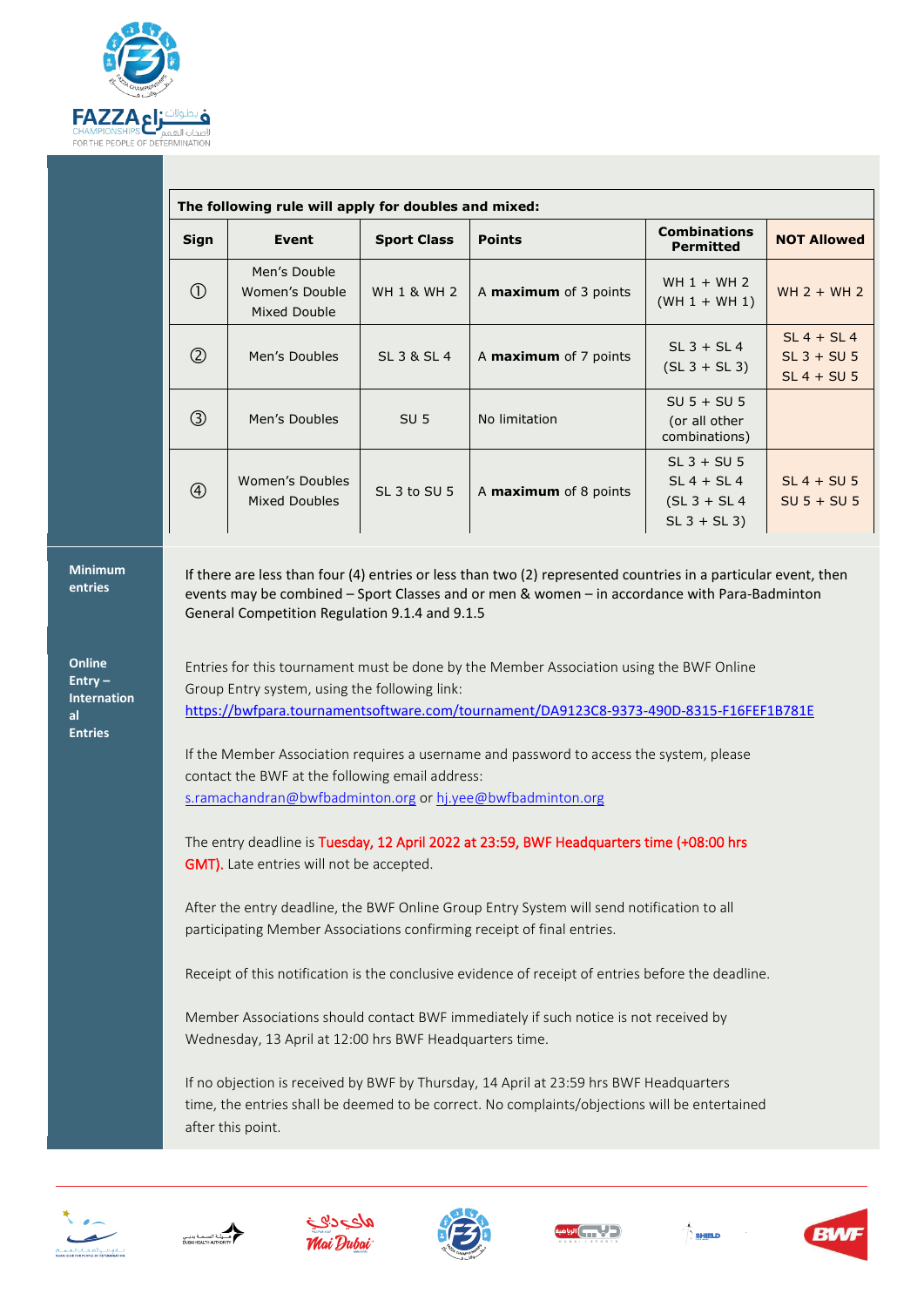![](_page_7_Picture_0.jpeg)

**Classification** Any new player wishing to participate in this tournament will need to be classified according to the BWF Para-Badminton Classification Regulations.

> Players with a Sport Class Status N, R, or FRD (Fixed Review Date) must take part in Classification / Player Evaluation at the tournament.

The medical forms for players with Sport Class Status N, R, or FRD must be submitted together with the entries and should be emailed to [classification@bwf.sport](mailto:classification@bwf.sport)

Player Medical Information Form and Player Evaluation Consent Form can be downloaded from the BWF website [\(link\)](http://bwfcorporate.com/para-badminton/classification/)

Please submit your forms by: **Tuesday 12 April (11:59 PM Kuala Lumpur time)**

You must confirm with the Chief Classifier of your document submission. Failure to submit classification forms by the date stated above may affect the entry of the player.

See PBGCR Section 5.5.5 – Para-Badminton Classification Regulations [http://bwfcorporate.com/statutes/\)](http://bwfcorporate.com/statutes/)

Classification meeting to be conducted on:

• Sunday 22<sup>nd</sup> May 2022

All teams with players requiring classification must attend the meeting

Classification is scheduled to be conducted on:

• Monday 23<sup>rd</sup> May 2022

#### Players that require classification must arrive by Sunday 22<sup>nd</sup> May

**Withdrawals** The management of withdrawals will be run in accordance with BWF PBGCR 13 and 14

Member Associations can withdraw their entries through the BWF Online Group Entry system until the last date of withdrawal without penalty (see Key Dates Section).

Withdrawals made after this date will incur a penalty in accordance with the BWF Table of Offences and Penalties (BWF Statute 2.6).

Please ensure that the Tournament Referee and Host Organiser are notified immediately in writing, clearly stating the reason for the withdrawal.

If a Member Association needs to withdraw any entries once players have arrived in the host city, notification of withdrawal must be made by the Team Manager in person to the Tournament Referee, or Deputy Referee(s), and must also be confirmed in writing to:

Referee: Carmen Martinez (DEN) - [cmvillanueva@hotmail.es](mailto:cmvillanueva@hotmail.es) Technical Delegate: Herbert Ott (UGA) - [herbert.ott@ott-ase.de](mailto:herbert.ott@ott-ase.de) Host Organiser Contact: +971042988205; Email: [kjagarnath@dcd.org.ae](mailto:kjagarnath@dcd.org.ae)

![](_page_7_Picture_22.jpeg)

![](_page_7_Picture_23.jpeg)

![](_page_7_Picture_24.jpeg)

![](_page_7_Picture_25.jpeg)

![](_page_7_Picture_26.jpeg)

![](_page_7_Picture_27.jpeg)

![](_page_7_Picture_28.jpeg)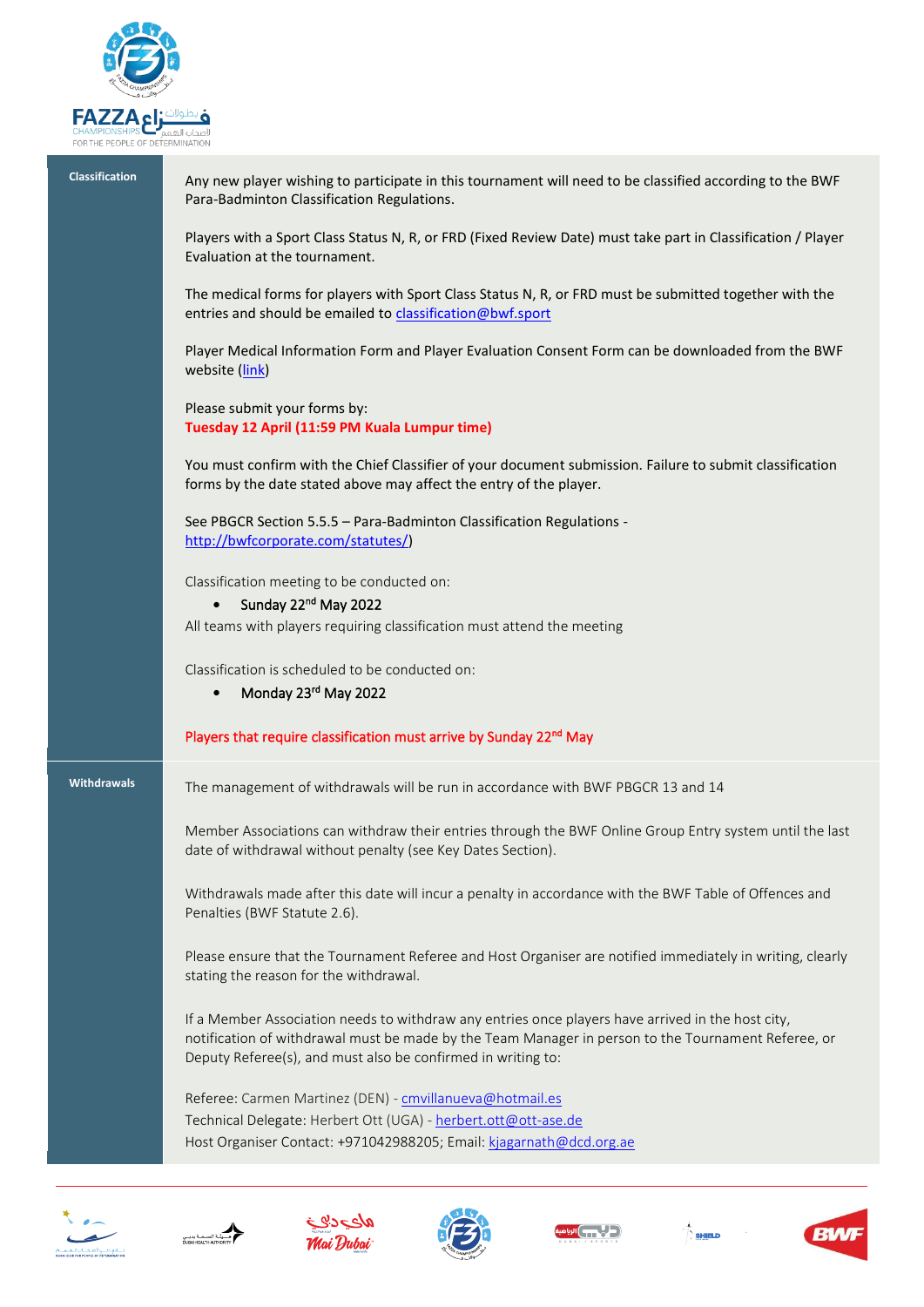![](_page_8_Picture_0.jpeg)

### **3. Tournament Details**

| <b>Competition Schedule</b>  | Day                                      | <b>Event</b>                                                                                       | <b>Start</b> | <b>End</b> |
|------------------------------|------------------------------------------|----------------------------------------------------------------------------------------------------|--------------|------------|
|                              | Tuesday 24 May                           | MS/WS/MD/WD/XD                                                                                     | 09:00        | 21:00      |
|                              | Wednesday 25 May                         | MS/WS/MD/WD/XD                                                                                     | 09:00        | 21:00      |
|                              | Thursday 26 May                          | MS/WS/MD/WD/XD                                                                                     | 09:00        | 21:00      |
|                              | Friday 27 May                            | MS/WS/MD/WD/XD                                                                                     | 09:00        | 21:00      |
|                              | Saturday 28 May                          | MS/WS/MD/WD/XD                                                                                     | 09:00        | 21:00      |
|                              | Sunday 29 May                            | MS/WS/MD/WD/XD                                                                                     | 10:00        | 14:00      |
|                              | end times are approximate.               | Times and order of play may be changed at the discretion of the Tournament Referee and BWF and all |              |            |
| <b>Official Shuttle</b>      | <b>TBD</b>                               |                                                                                                    |              |            |
| <b>Number of courts</b>      | Maximum 8                                |                                                                                                    |              |            |
| <b>Wheelchair floor type</b> | Wooden Floor                             |                                                                                                    |              |            |
| <b>Player Facilities</b>     | Player Lounge Information:               |                                                                                                    |              |            |
|                              | • Location: TBD                          |                                                                                                    |              |            |
|                              | · Schedule: TBD                          |                                                                                                    |              |            |
|                              | • Facilities Description: TBD            |                                                                                                    |              |            |
|                              | <b>Stringing Services:</b>               |                                                                                                    |              |            |
|                              | • Location: TBD                          |                                                                                                    |              |            |
|                              | · Schedule: TBD                          |                                                                                                    |              |            |
|                              | • Cost: TBD                              |                                                                                                    |              |            |
|                              | • Other: TBD                             |                                                                                                    |              |            |
|                              | Wheelchair & Prosthetic Repair Services: |                                                                                                    |              |            |
|                              | • Location: TBD                          |                                                                                                    |              |            |
|                              | · Schedule: TBD                          |                                                                                                    |              |            |
|                              | • Cost: TBD                              |                                                                                                    |              |            |
|                              | • Other: TBD                             |                                                                                                    |              |            |

![](_page_8_Picture_3.jpeg)

![](_page_8_Picture_4.jpeg)

![](_page_8_Picture_5.jpeg)

![](_page_8_Picture_6.jpeg)

![](_page_8_Picture_7.jpeg)

![](_page_8_Picture_9.jpeg)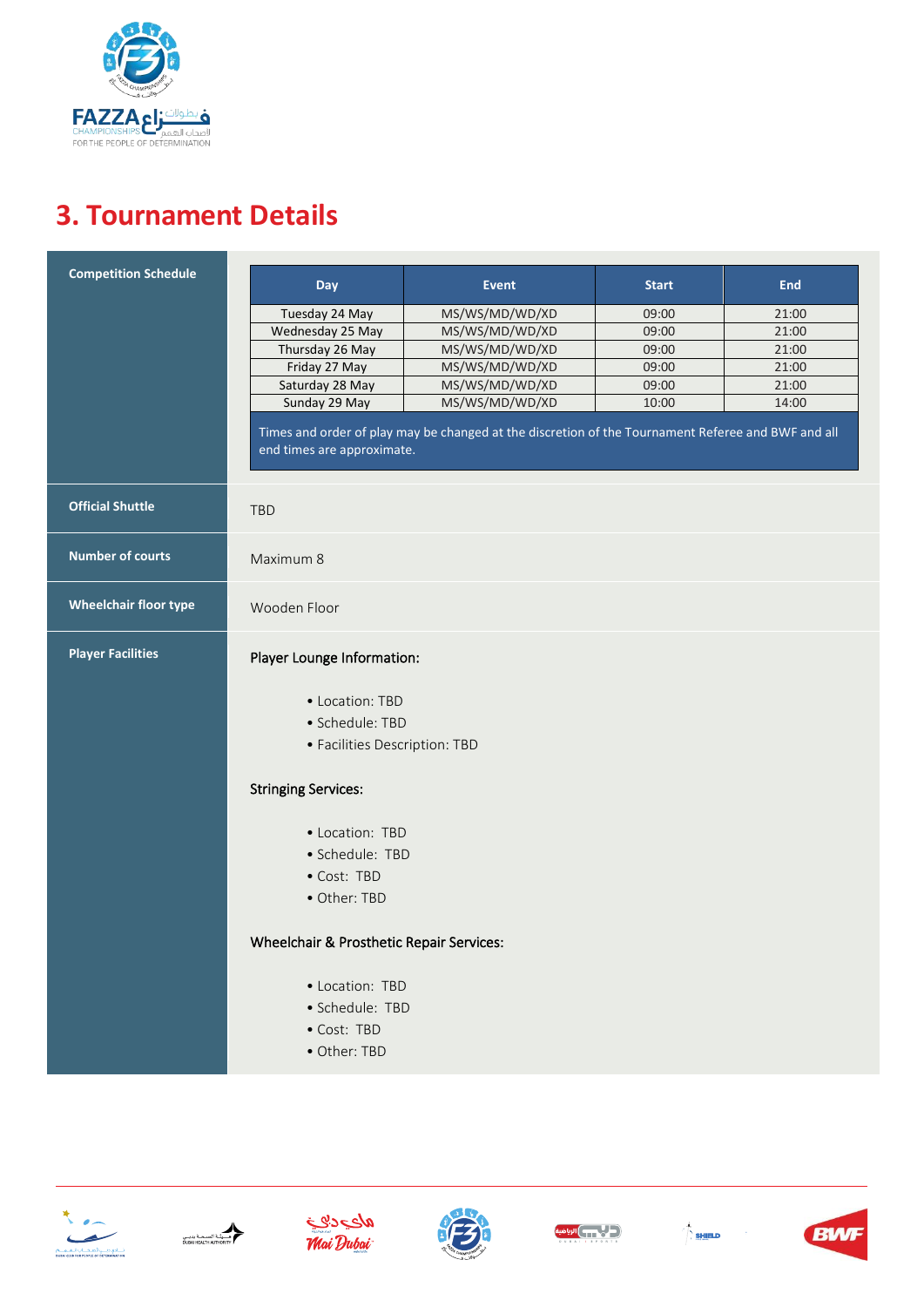![](_page_9_Picture_0.jpeg)

| <b>Team Managers'</b><br><b>Meeting</b> | The Team Managers' Meeting will be held at the following:                                                                                                                                                                                                                                                     |
|-----------------------------------------|---------------------------------------------------------------------------------------------------------------------------------------------------------------------------------------------------------------------------------------------------------------------------------------------------------------|
|                                         | Location: TBD<br>Date: Monday 23rd May 2022                                                                                                                                                                                                                                                                   |
|                                         | Time: 15:30 hrs                                                                                                                                                                                                                                                                                               |
|                                         | It is mandatory for all participating Member Associations (represented by designated Team<br>Manager) to attend the Team Managers' Meeting. Member Associations will be penalized for<br>failing to attend, in accordance with the BWF Table of Offences and Penalties (Para Badminton)<br>(BWF Statute 2.6). |
|                                         | Member Associations are allowed to request representation by another Member Association,<br>provided that the Tournament Referee is notified in advance and approves.                                                                                                                                         |
| <b>Umpire Briefing</b>                  | The Umpire Briefing will be held at the following:                                                                                                                                                                                                                                                            |
|                                         | Location: TBD<br>Date: Monday 23rd May                                                                                                                                                                                                                                                                        |
|                                         | Time: 16:30 hours                                                                                                                                                                                                                                                                                             |
| <b>Presentation</b>                     |                                                                                                                                                                                                                                                                                                               |
| <b>Ceremonies</b>                       | All prize ceremonies will take place on Sunday 29 May 2022 immediately after the conclusion of<br>final matches. Medals/trophies/other will be presented to all champions, finalists, and semi<br>finalists                                                                                                   |
|                                         | In accordance with Player Commitment Regulations (BWF Statue 5.3.6), all players participating<br>in the finals of a tournament must attend the final ceremonies directly after the match or must<br>follow the instructions given by the organisers regarding ceremony protocol.                             |
|                                         | No equipment, including rackets and flags, are allowed to be brought onto the podium.<br>Clothing worn during the ceremony must be in accordance with the BWF GCR. Wheelchair<br>players are required to attend the ceremony in their wheelchairs.                                                            |
| <b>Accreditation</b>                    | Access to Tournament venues and other services is provided through personalized and<br>photographic accreditation.                                                                                                                                                                                            |
|                                         | <b>Accreditation Portal</b>                                                                                                                                                                                                                                                                                   |
|                                         | http://drm.fazzachampionships.com/wpagp2022/reg                                                                                                                                                                                                                                                               |
|                                         |                                                                                                                                                                                                                                                                                                               |
|                                         |                                                                                                                                                                                                                                                                                                               |

![](_page_9_Picture_2.jpeg)

![](_page_9_Picture_3.jpeg)

![](_page_9_Picture_4.jpeg)

![](_page_9_Picture_5.jpeg)

![](_page_9_Picture_6.jpeg)

![](_page_9_Picture_7.jpeg)

![](_page_9_Picture_8.jpeg)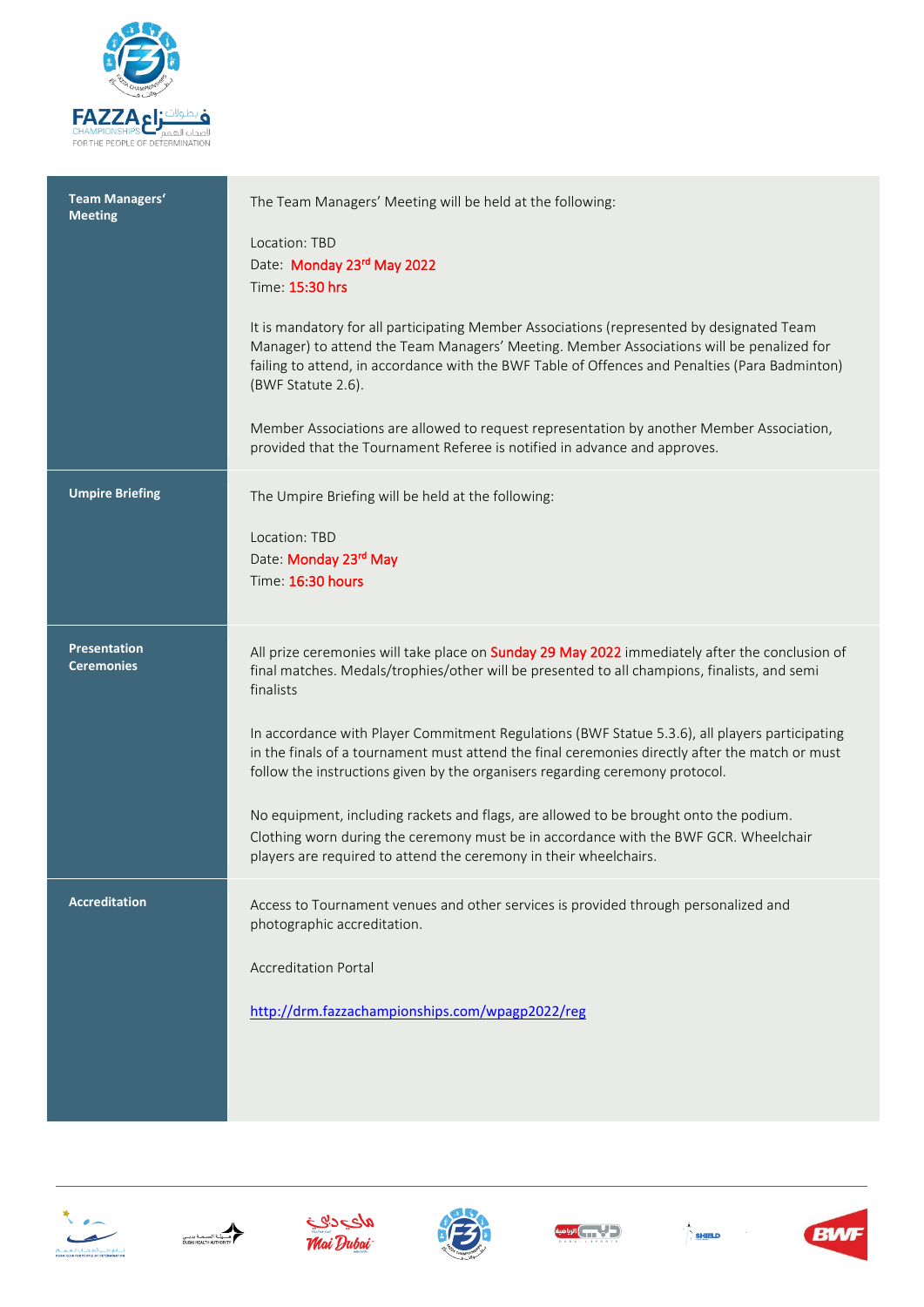![](_page_10_Picture_0.jpeg)

| <b>Number of Member</b><br><b>Association Players</b> | <b>Number of Team Officials</b><br><b>Accreditations</b> |
|-------------------------------------------------------|----------------------------------------------------------|
| Three or less                                         |                                                          |
| Four to Seven                                         | 3                                                        |
| Eight to 15                                           |                                                          |
| 16 or more                                            |                                                          |
|                                                       |                                                          |

Any additional team officials that teams would like to bring will require the approval of the BWF. Please contact [s.sabron@bwf.sport](mailto:s.sabron@bwf.sport)

The price of entry fee is chargeable to replace any lost or damaged accreditation passes on each occasion, charged to the respective Member Association.

The tournament reserves the right to refuse entry into any accredited venue or area or service (e.g. transportation) as a result of damaged or missing accreditation.

The fraudulent use of accreditation is strictly prohibited, and will result in access rights being removed, and penalties being applied.

### **Medical Services MEDICAL INSURANCE**

The LOC will provide "on-site" emergency medical care for all accredited persons. Any costs incurred for any other medical care must be paid by the patient or their National Paralympic Committee. All participating National Paralympic Committees are responsible for arranging the personal travel and accident insurance coverage in relation to The BWF 4th Fazza Dubai Para – Badminton for all members of their respective delegations.

### OTHER MEDICAL MATTERS

- Team doctors are allowed to practice on their national team and all prescriptions and investigations must be arranged through the LOC medical team.
- Importation of Medicines: The head doctor accompanying a team must provide a list of the medicines the team is bringing into UAE, including dosages and quantities. The list will constitute a statement on behalf of the Member Federation which will be retained by The BWF 4th Fazza Dubai Para – Badminton Medical Services and will be shared with the UAE Dubai Health Authority or another government body if requested. A template form will be sent soon to NPCs.
- Players under treatment by prohibited medicine in UAE such as (marijuana) they should provide medical report with medical prescription at the airport (Dubai customs if they requested)
- Importation of medical equipment: A template form will be sent to NPCs.

![](_page_10_Picture_13.jpeg)

![](_page_10_Picture_14.jpeg)

![](_page_10_Picture_15.jpeg)

![](_page_10_Picture_16.jpeg)

![](_page_10_Picture_17.jpeg)

![](_page_10_Picture_18.jpeg)

![](_page_10_Picture_19.jpeg)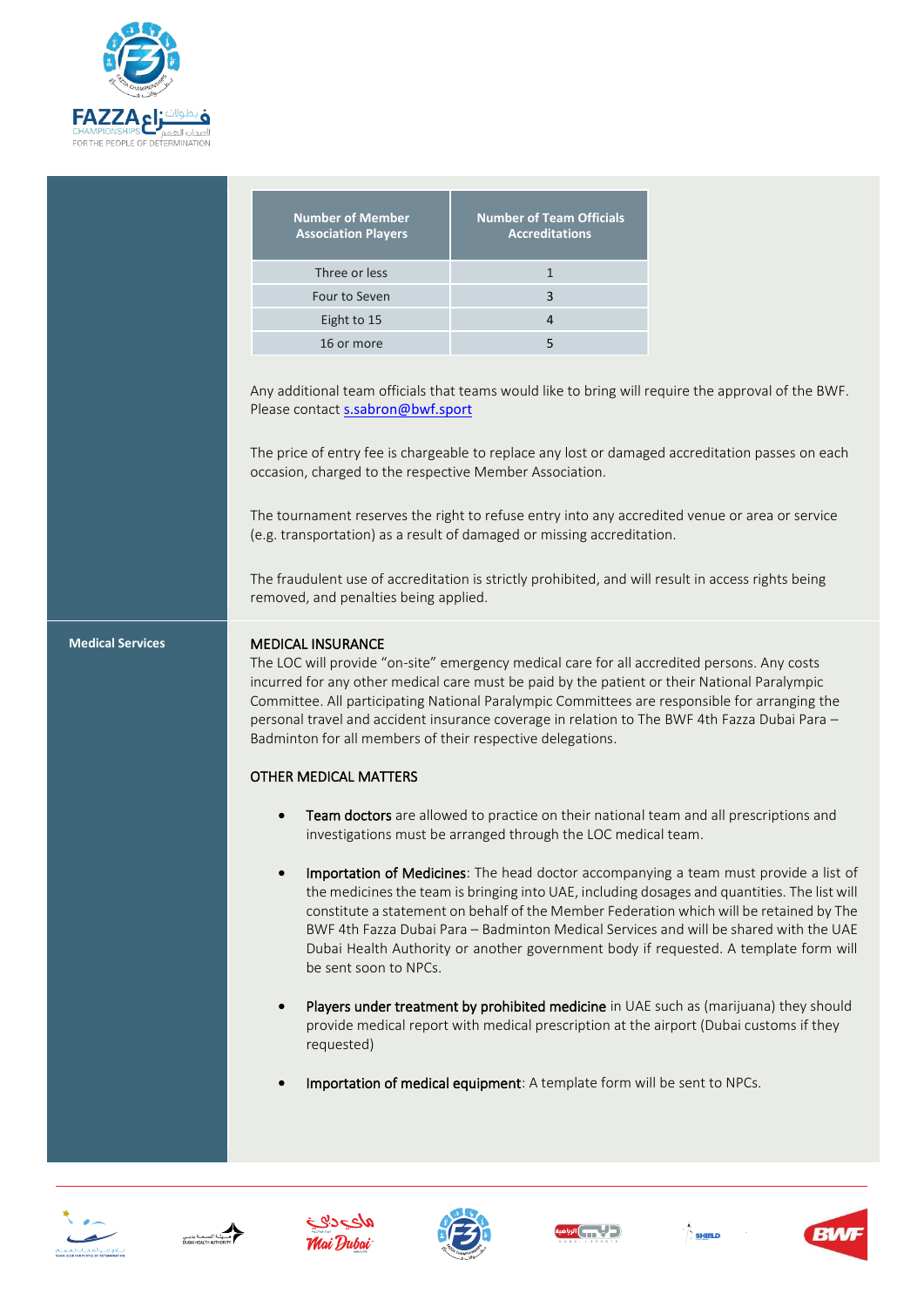![](_page_11_Picture_0.jpeg)

|                                                      | Contact number                                                                                                                                                                                                                                     | Name                                                                                                                                                                                                                                                                                                                                                                                                                           | Designation                                                                                 |  |
|------------------------------------------------------|----------------------------------------------------------------------------------------------------------------------------------------------------------------------------------------------------------------------------------------------------|--------------------------------------------------------------------------------------------------------------------------------------------------------------------------------------------------------------------------------------------------------------------------------------------------------------------------------------------------------------------------------------------------------------------------------|---------------------------------------------------------------------------------------------|--|
|                                                      | +971553315531                                                                                                                                                                                                                                      | Yahia kabani                                                                                                                                                                                                                                                                                                                                                                                                                   | Head of medical sector                                                                      |  |
|                                                      | +971544223038                                                                                                                                                                                                                                      | Mohammed Hamza Tayar                                                                                                                                                                                                                                                                                                                                                                                                           | Physiotherapy Specialist                                                                    |  |
|                                                      | +971506620756                                                                                                                                                                                                                                      | Heidi Fajardo                                                                                                                                                                                                                                                                                                                                                                                                                  | Doping control coordinator                                                                  |  |
|                                                      | +971554561901                                                                                                                                                                                                                                      | Prathap Kumar                                                                                                                                                                                                                                                                                                                                                                                                                  | Classification coordinator                                                                  |  |
|                                                      | Exemption (TUE).                                                                                                                                                                                                                                   | of-competition and in-competition with the collection of urine and/or blood samples.<br>Athletes are responsible for any substance found in their body. Before an athlete takes any<br>medication, they should check with their doctor, and if necessary, get a Therapeutic Use<br>For more information about anti-doping, please visit the BWF website:<br>https://corporate.bwfbadminton.com/integrity/anti-doping-overview/ |                                                                                             |  |
| <b>Badminton Integrity</b>                           | Section 2.4 of the BWF Statutes (Code of Conduct in Relation to Betting, Wagering and Irregular<br>Match Results) relates to anti-corruption and anti-match manipulation, and this code applies to<br>all participants at this tournament.         |                                                                                                                                                                                                                                                                                                                                                                                                                                |                                                                                             |  |
|                                                      | To protect the integrity of BWF sanctioned tournaments, participants are not allowed to bet in<br>any way on badminton matches, respect the principle of fair play, and shall not attempt to<br>influence the course or result of a game or match. |                                                                                                                                                                                                                                                                                                                                                                                                                                |                                                                                             |  |
|                                                      | Every person has an obligation to report to the BWF any approaches by anyone to gather inside<br>information or to change the outcome of a matches.                                                                                                |                                                                                                                                                                                                                                                                                                                                                                                                                                |                                                                                             |  |
|                                                      | For more information, please refer to BWF's website:                                                                                                                                                                                               |                                                                                                                                                                                                                                                                                                                                                                                                                                |                                                                                             |  |
|                                                      |                                                                                                                                                                                                                                                    | https://corporate.bwfbadminton.com/integrity/anti-match-fixing-overview/                                                                                                                                                                                                                                                                                                                                                       |                                                                                             |  |
| <b>Compliance with</b><br><b>General Competition</b> | GCR 7.9:                                                                                                                                                                                                                                           |                                                                                                                                                                                                                                                                                                                                                                                                                                |                                                                                             |  |
| <b>Regulations Clause 7.9</b>                        |                                                                                                                                                                                                                                                    | acceptance by the Players being entered, of the BWF's regulations and Disciplinary processes."                                                                                                                                                                                                                                                                                                                                 | "In making or authorising entries, the Member concerned is reconfirming its acceptance, and |  |

![](_page_11_Picture_2.jpeg)

![](_page_11_Picture_3.jpeg)

![](_page_11_Picture_4.jpeg)

![](_page_11_Picture_5.jpeg)

![](_page_11_Picture_6.jpeg)

![](_page_11_Picture_7.jpeg)

![](_page_11_Picture_8.jpeg)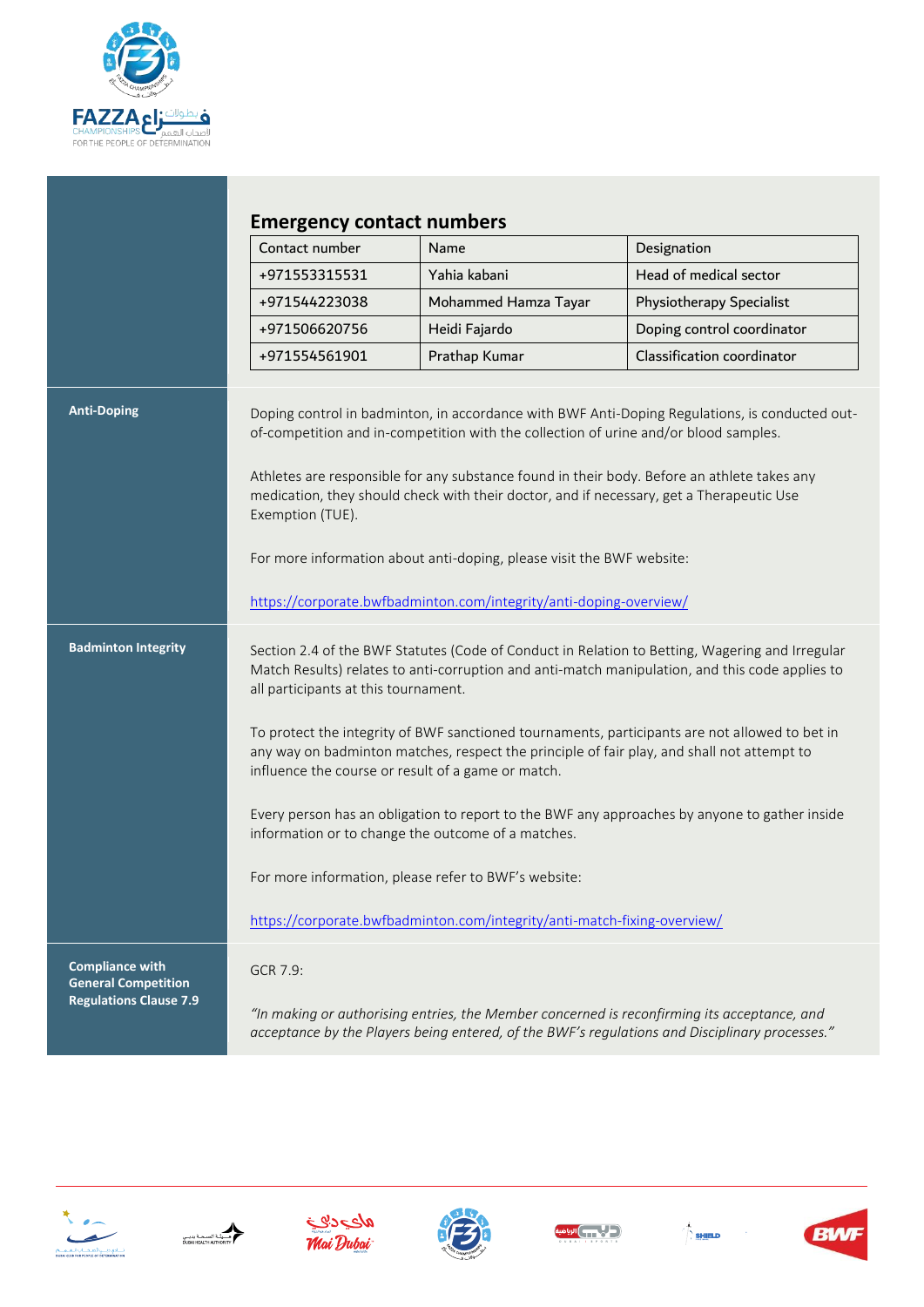![](_page_12_Picture_0.jpeg)

### **4. Travel & Visa Details**

| <b>Transport</b>          | Complimentary transportation will be provided by the tournament between the official venues:<br>competition venue, official hotel(s), practice venue (if separate from the competition venue), and<br>the following transportation hubs:<br>Airport to Al Bustan residence and back to Airport at the end of competition<br>$\bullet$<br>Venue to official hotel and vice versa (Al Bustan Residence)<br>$\bullet$<br>To request transportation, please complete and return the Transportation Request Form by<br>Friday 29 April 2022 to INSERT EMAIL<br><b>COORDINATOR'S NAME:</b> Essam Mohamed<br>PHONE NUMBER: +971509262644                                                                                                                                                                                                                                                                                                                                                                                                              |
|---------------------------|------------------------------------------------------------------------------------------------------------------------------------------------------------------------------------------------------------------------------------------------------------------------------------------------------------------------------------------------------------------------------------------------------------------------------------------------------------------------------------------------------------------------------------------------------------------------------------------------------------------------------------------------------------------------------------------------------------------------------------------------------------------------------------------------------------------------------------------------------------------------------------------------------------------------------------------------------------------------------------------------------------------------------------------------|
| <b>Visas</b>              | If a visa is required to enter Dubai, we can provide a letter of invitation to assist with your<br>application. Please complete and return the Visa Support Request Form by Friday 29 April 2022<br>VISA:<br>The LOC will issue the visa to the participants upon their request via registration portal<br>To obtain your visa you must:<br>Upload passport copy as (pdf, JPG, JPEG) format.<br>$\bullet$<br>Passport should be valid at least for 6 months from the date of your departure.<br>$\bullet$<br>Mobile photos are not acceptable.<br>$\bullet$<br>Visa fees of USD 110<br>$\bullet$<br>Note: Residents of the following countries have to submit a copy of their National ID: Iraq,<br>Yemen, Iran, Pakistan, Afghanistan and Tunisia.<br>The tournament host and hosting Member Association will only communicate with a Member<br>Association, and the hosting Member Association will only provide a visa support letter if the<br>form is completed accurately and comprehensively, and supporting documentation is provided, |
|                           | where requested.<br>The tournament host and hosting Member Association accepts no responsibility for withdrawals<br>made due to late or refused visa applications.<br>It is the responsibility of the Member Association to apply for the necessary visas in sufficient<br>time.                                                                                                                                                                                                                                                                                                                                                                                                                                                                                                                                                                                                                                                                                                                                                               |
| <b>COVID-19 Protocols</b> | Covid19 rules and regulations according to Dubai sports council-UAE<br>These rules applied only on Dubai which mean all teams must come through Dubai airport to<br>avoid any complication of quarantine in another state.                                                                                                                                                                                                                                                                                                                                                                                                                                                                                                                                                                                                                                                                                                                                                                                                                     |

![](_page_12_Picture_3.jpeg)

![](_page_12_Picture_4.jpeg)

![](_page_12_Picture_5.jpeg)

![](_page_12_Picture_6.jpeg)

![](_page_12_Picture_7.jpeg)

![](_page_12_Picture_8.jpeg)

![](_page_12_Picture_9.jpeg)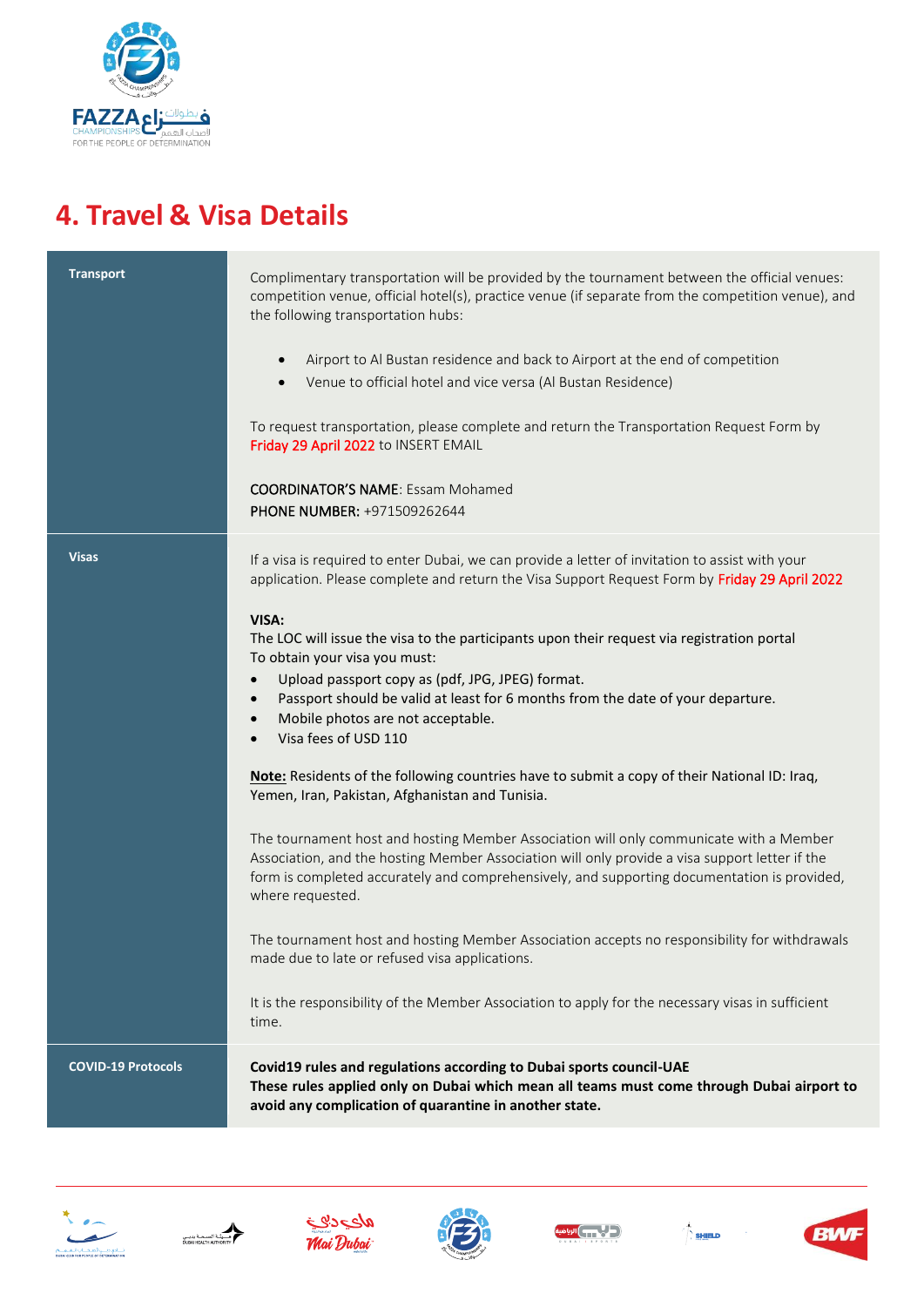![](_page_13_Picture_0.jpeg)

- All teams' delegations must provide PCR negative test 48 hours before arriving to Dubai airport, all results must send to **Fazza.ocr.result@dcd.org.ae** and [s.sabron@bwf.sport](mailto:s.sabron@bwf.sport)
- All delegations will be retested at the arrival to official hotel at a separate charge.
- All players will need to be tested before the official start of the competition. And before departure, it will be on request only .
- Positive cases will be moved to quarantine complex and it will be medically managed by Dubai health authority.
- Local organizing committee are not responsible for any cost resulting from positive cases such as changing flight or hotel accommodation, or quarantine.
- All players were in contact with positive covid-19 case they will retest and if their results are negative, they can compete.
- Covid-19 precaution procedures will be applied in hotel and competition venue.
- Departure PCR covid-19 test will be available to all delegations' members.
- Isolation room will be available in hotel and competition venue.
- All club facilities and transportations will be sanitized regularly.
- Face mask is mandatory in indoor hall except the players in competition time.
- All participants should adhere to UAE Health Authority law in covid-19 prevention rules and regulations to avoid legal consequences.

http:www.emirates.com/English/help/covid-19/

An on arrival COVID-19 RT-PCR Test is mandatory for all Tournaments for players, team officials, and selected tournament staff and volunteers.

Attached to this document is the Covid protocol for the fazza Championship

Each PCR test will be charge and extra amount of: USD 25

![](_page_13_Picture_17.jpeg)

![](_page_13_Picture_18.jpeg)

![](_page_13_Picture_19.jpeg)

![](_page_13_Picture_20.jpeg)

![](_page_13_Picture_21.jpeg)

![](_page_13_Picture_22.jpeg)

![](_page_13_Picture_23.jpeg)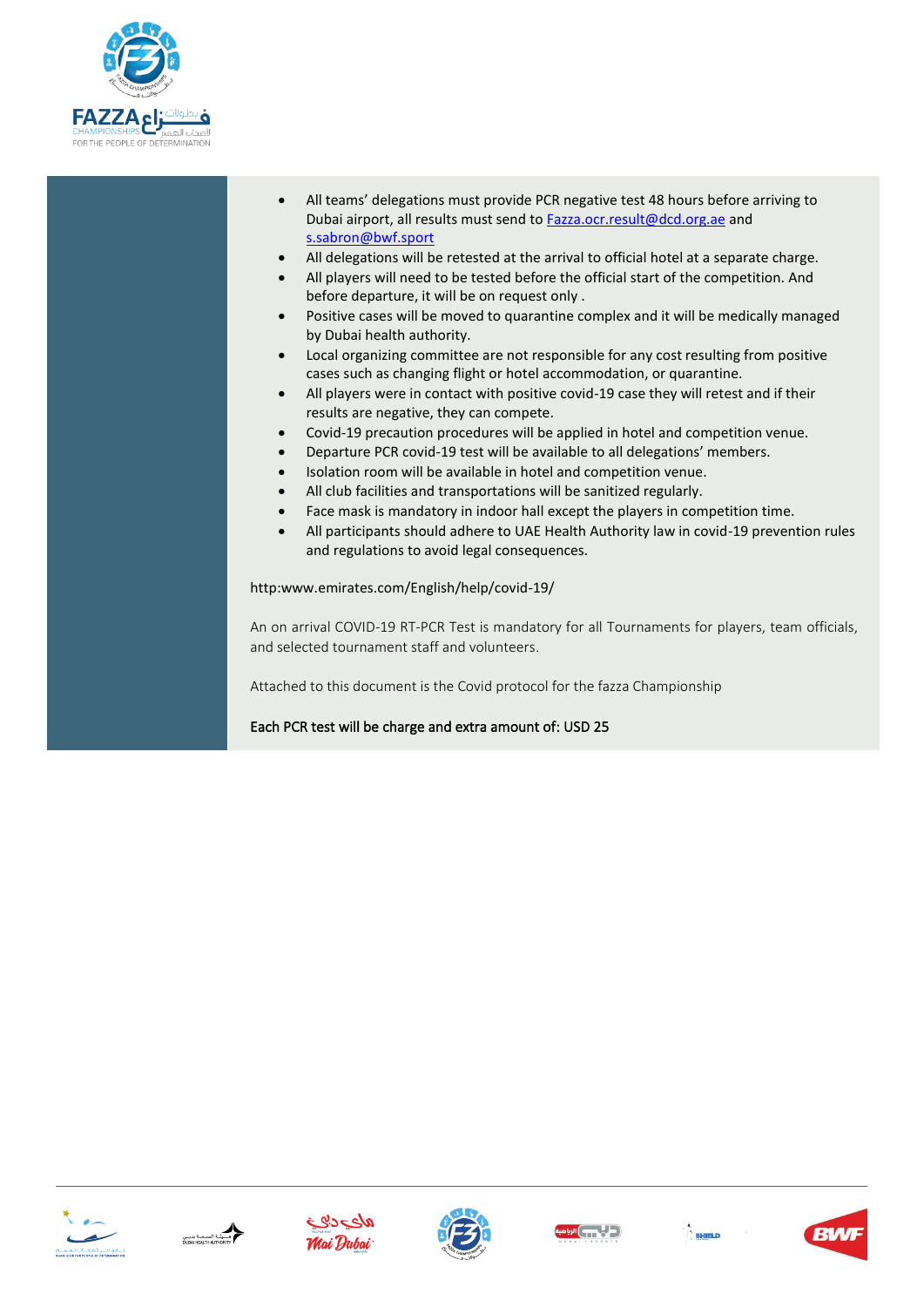![](_page_14_Picture_0.jpeg)

### **5. Accommodation Details**

|                                | Official hotel(s)                                |
|--------------------------------|--------------------------------------------------|
| <b>Hotel Name</b>              | Al Bustan Residence                              |
| <b>Address</b>                 | Al Nahda Road-Al Towar, P.O. Box 2017 Dubai, UAE |
| <b>Rooms</b><br>available      | Single and Double                                |
| Wheelchair<br>Adapted<br>rooms | Yes                                              |
| Rates                          | Single Room per night - USD 195                  |
|                                | Double Room per night - USD 350<br>$\bullet$     |

Due to Covid Protocol health & safety procedure, The Al Bustan Hotel is the only official hotel for all the athletes and officials during the tournament.

- All bookings of single and double rooms includes breakfast, lunch and dinner.
- All bookings of rooms at the Al Bustan must be done through the organizing committee in order to access the competition.

![](_page_14_Picture_6.jpeg)

• No one staying in other hotel will have access to the competition. The accommodation offered will be in single or double rooms only.

Please complete and return the Accommodation Request Form by latest Friday 29 April 2022. **A charge of 10% will be applicable to all delay and late payment** 

| <b>Account Name</b>   | <b>Dubai Club for People of Determination</b> |
|-----------------------|-----------------------------------------------|
| <b>Bank Name</b>      | Dubai Islamic Bank                            |
| <b>Branch Name</b>    | Dubai Main Branch                             |
| <b>Account Number</b> | 001520726988901                               |
| Swift-Code            | <b>DUIBAEAD</b>                               |

![](_page_14_Picture_10.jpeg)

![](_page_14_Picture_11.jpeg)

![](_page_14_Picture_12.jpeg)

![](_page_14_Picture_13.jpeg)

![](_page_14_Picture_14.jpeg)

![](_page_14_Picture_15.jpeg)

![](_page_14_Picture_16.jpeg)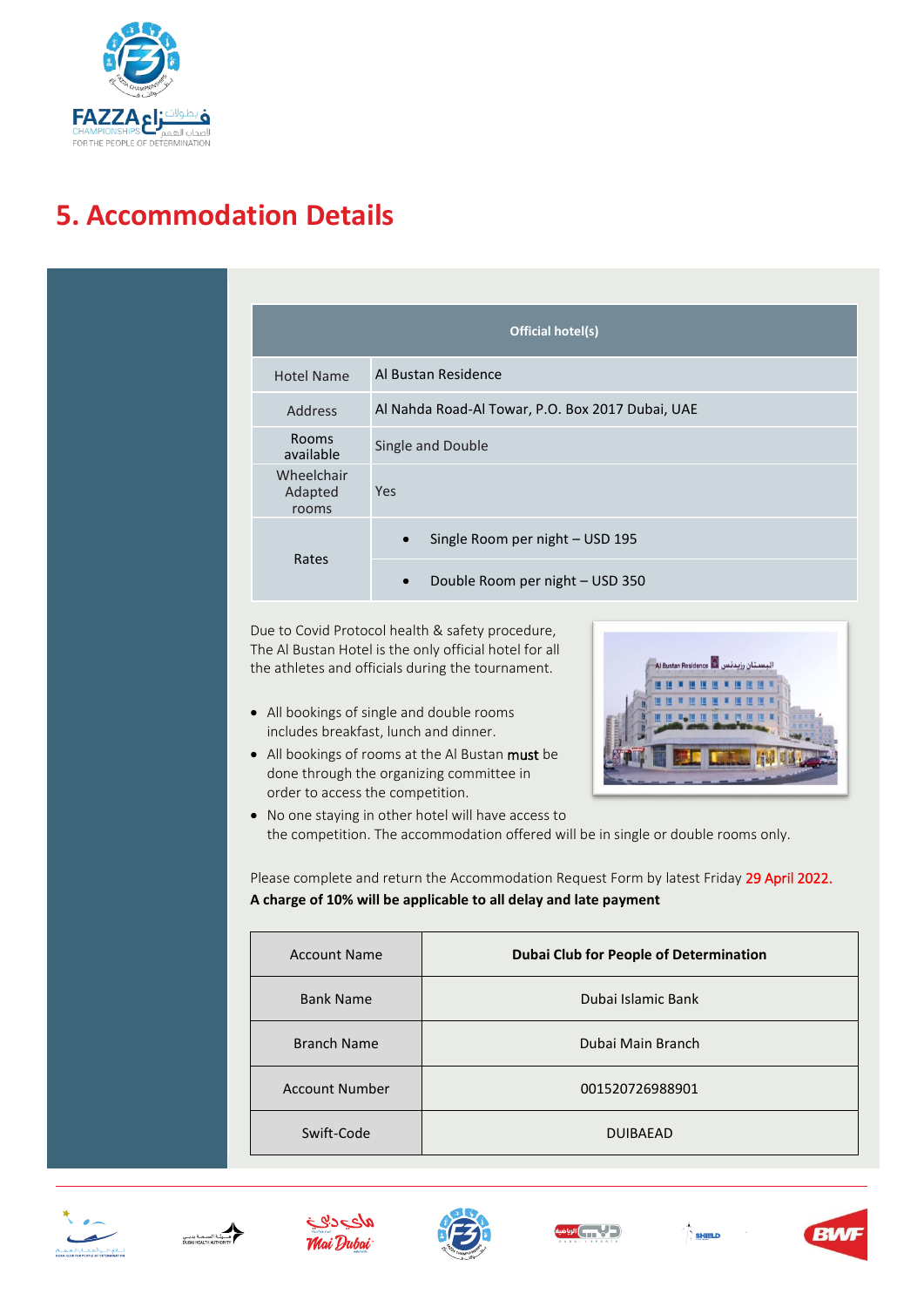![](_page_15_Picture_0.jpeg)

### IBAN AE95 0240 0015 2072 6988 901 **CANCELLATION PROCEDURE** • For any change or cancelation before 1st May 2022, No cancelation fee is applicable before 29<sup>th</sup> of April 50% of payment will be refunded if cancellations are made between 29<sup>th</sup> of April and 1<sup>st</sup> of May 2022. • No refund payment request will be accepted from the LOC for any cancelation or changes after the deadline 1<sup>st</sup> of May 2022. Upon request to send letter for payment on arrival, please do note that and extra processing fee of 5% will be applicable.

![](_page_15_Picture_2.jpeg)

![](_page_15_Picture_3.jpeg)

![](_page_15_Picture_4.jpeg)

![](_page_15_Picture_5.jpeg)

![](_page_15_Picture_6.jpeg)

![](_page_15_Picture_8.jpeg)